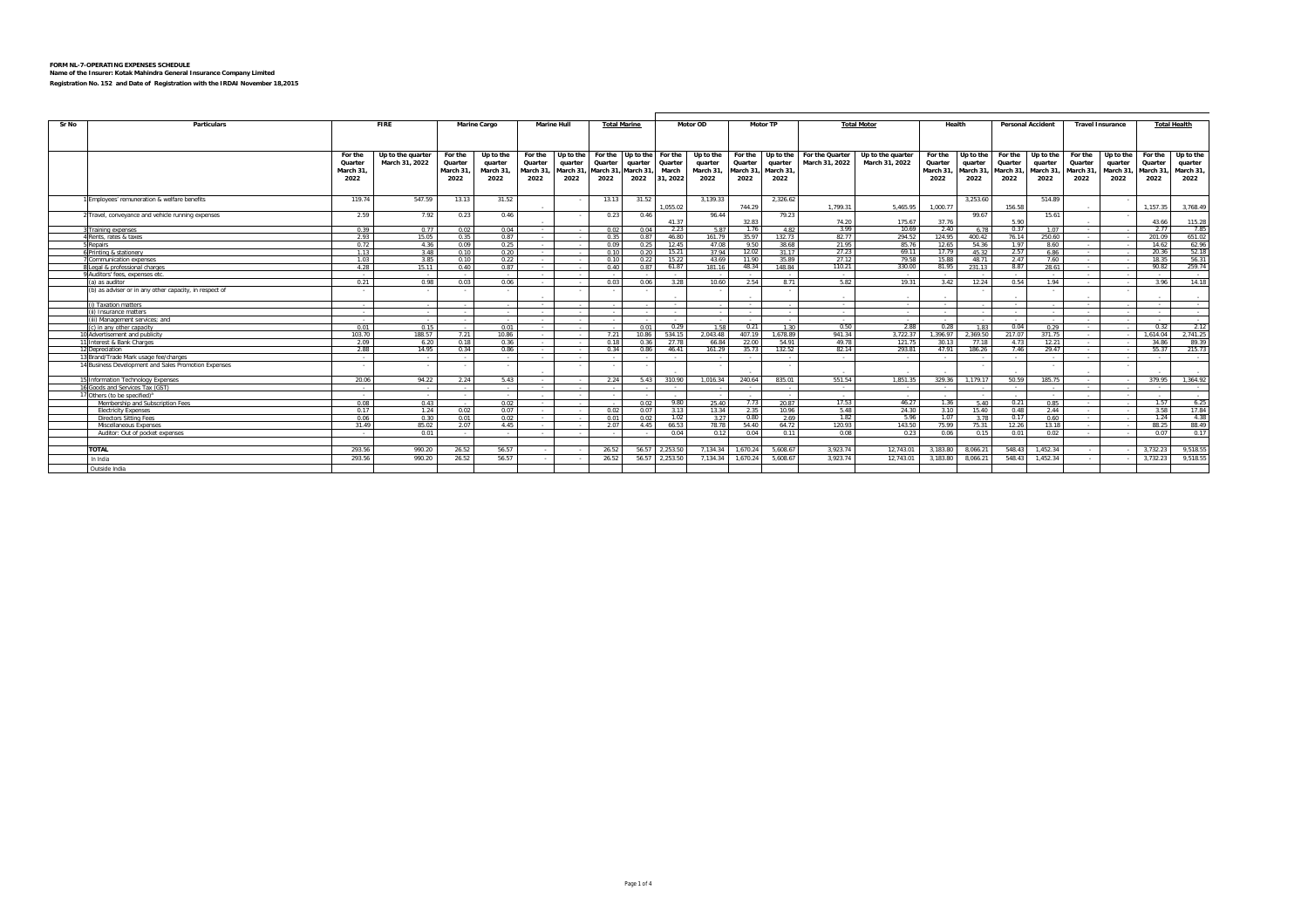| Particulars                                            |                        | <b>FIRE</b>              |          | <b>Marine Cargo</b> |                  | <b>Marine Hull</b> | <b>Total Marine</b>       |         | Motor OD        |            |                | Motor TP      |                       | <b>Total Motor</b> | Health   |           |                     | <b>Personal Accident</b> | erseas Travel Insuran |                          | <b>Total Health</b> |                 |
|--------------------------------------------------------|------------------------|--------------------------|----------|---------------------|------------------|--------------------|---------------------------|---------|-----------------|------------|----------------|---------------|-----------------------|--------------------|----------|-----------|---------------------|--------------------------|-----------------------|--------------------------|---------------------|-----------------|
|                                                        | For the                | Up to the quarter        | For the  | Up to the           | For the          | Up to the          | For the Up to the For the |         |                 | Up to the  | For the        | Up to the     | For the Quarter       | Up to the quarter  | For the  | Up to the |                     | For the Up to the        | For the               | Up to the                | For the             | Up to the       |
|                                                        | Quarter                | March 31, 2021           | Quarter  | quarter             | Quarter          | quarter            | Quarter                   | quarter | Quarter         | quarter    | Quarter        | quarter       | March 31, 2021        | March 31, 2021     | Quarter  | quarter   | Quarter             | quarter                  | Quarter               | quarter                  | Quarter             | quarter         |
|                                                        | March 31,              |                          | March 31 | March 31            | March 31         | March 31           | March 31, March 31, March |         |                 | March 31   | March 31,      | March 31      |                       |                    | March 31 |           | March 31, March 31, | March 31                 | March 31              | March 31                 | March 31            | March 31        |
|                                                        | 2021                   |                          | 2021     | 2021                | 2021             | 2021               | 2021                      | 2021    | 31, 2021        | 2021       | 2021           | 2021          |                       |                    | 2021     | 2021      | 2021                | 2021                     | 2021                  | 2021                     | 2021                | 2021            |
|                                                        |                        |                          |          |                     |                  |                    |                           |         |                 |            |                |               |                       |                    |          |           |                     |                          |                       |                          |                     |                 |
|                                                        |                        |                          |          |                     |                  |                    |                           |         |                 |            |                |               |                       |                    |          |           |                     |                          |                       |                          |                     |                 |
|                                                        |                        |                          |          |                     |                  |                    |                           |         |                 |            |                |               |                       |                    |          |           |                     |                          |                       |                          |                     |                 |
|                                                        |                        |                          |          |                     |                  |                    |                           |         |                 |            |                |               |                       |                    |          |           |                     |                          |                       |                          |                     |                 |
| Employees' remuneration & welfare benefits             | 122.25                 | 392.93                   | 0.39     | 0.41                |                  |                    | 0.39                      | 0.41    |                 | 2.410.00   |                | 1.720.32      |                       |                    |          | 2.427.51  |                     | 186.49                   |                       |                          |                     |                 |
|                                                        |                        |                          |          |                     |                  |                    |                           |         | 753.27          |            | 508.42         |               | 1.261.69              | 4.130.32           | 607.69   |           | 49.20               |                          |                       |                          | 656.89              | 2,614.00        |
| 7 Travel, conveyance and vehicle running expenses      | 2.32                   | 4.05                     |          |                     |                  |                    | $\sim$                    |         |                 | 42.52      |                | 33.67         |                       |                    |          | 40.34     |                     | 3.12                     |                       |                          |                     |                 |
|                                                        |                        |                          |          |                     |                  |                    |                           |         | 24.48           |            | 18.79          |               | 43.27                 | 76.19              | 21.91    |           | 1.72                |                          |                       |                          | 23.63               | 43.46           |
| Training expenses                                      | 0.10                   | 0.11                     |          |                     | $\sim$           |                    |                           |         | 1.00            | 1.05       | 0.78           | 0.82          | 1.78                  | 1.87               | 1.08     | 1.14      | 0.09                | 0.09                     | $\sim$                |                          | 1 1 7               | 1.23            |
| 4 Rents, rates & taxes                                 | 4 4 6                  | 17.37                    | 0.02     | 0.02                | $\sim$           |                    | 0.02                      | 0.02    | 43.91           | 155.37     | 31.05          | 123.02        | 74.96                 | 278.39             | 74.97    | 351 87    | 41.91               | 171.35                   | $\sim$                |                          | 116.88              | 523.22          |
| 5 Repairs                                              | 1.19                   | 5.59                     | 0.01     | 0.01                | $\sim$           |                    | 0.01                      | 0.01    | 12.13           | 50.10      | 8.34           | 39.67         | 20.47                 | 89.77              | 8.72     | 56.03     | 0.73                | 4.30                     | $\sim$                |                          | 945                 | 60.33           |
| 6 Printing & stationery                                | 0.92                   | 3.22                     |          |                     | $\sim$           |                    |                           |         | 9.07            | 29.58      | 6.49           | 23.42         | 15.56                 | 53.00              | 7.74     | 32.26     | 0.62                | 2.48                     | $\sim$                | $\sim$                   | 8.36                | 34.74           |
| Communication expenses                                 | 1.02                   | 4.23                     |          |                     | $\sim$           |                    |                           |         | 10.61           | 38.81      | 7.46           | 30.73         | 18.07                 | 69.54              | 8.01     | 42.62     | 0.66                | 3.26                     | $\sim$                |                          | 8.67                | 45.88           |
| 8 Legal & professional charges                         | 9.51                   | 25.04                    | 0.03     | 0.03                | $\sim$           |                    | 0.03                      | 0.03    | 98.14           | 249.11     | 72.67          | 197.25        | 170.81                | 446.36             | 91.87    | 259.68    | 6.68                | 18 93                    | $\sim$                |                          | 98.55               | 278.61          |
| 9 Auditors' fees, expenses etc.                        | $\sim 10^{-1}$<br>0.34 | $\sim$ 100 $\mu$<br>1.09 | $\sim$   | $\sim$              | $\sim$<br>$\sim$ |                    | $\overline{\phantom{a}}$  |         | $\sim$<br>3.29  | 9.79       | $\sim$<br>2.39 | $\sim$<br>775 | $\sim$ $\sim$<br>5.68 | $\sim$<br>17.54    | 2.85     | 10.96     | $\sim$<br>0.23      | $\sim$<br>0.84           | $\sim$<br>$\sim$      |                          | 3.08                | $\sim$<br>11.80 |
| (a) as auditor                                         |                        |                          |          |                     |                  |                    |                           |         |                 |            |                |               |                       |                    |          |           |                     |                          |                       |                          |                     |                 |
| (b) as adviser or in any other capacity, in respect of | $\sim$                 | $\sim$                   |          |                     |                  |                    | $\sim$                    |         |                 |            |                |               | $\sim$                |                    |          |           |                     |                          |                       |                          |                     |                 |
| (i) Taxation matters                                   | $\sim$                 | $\sim$                   |          |                     | $\sim$           |                    |                           |         | $\sim$          |            | $\sim 100$     |               | $\sim$ $\sim$         | $\sim$ $\sim$      | $\sim$   |           | $\sim 10^{-1}$      |                          | $\sim$                |                          | $\sim$              | $\sim$ $\sim$   |
| (ii) Insurance matters                                 | $\sim$                 | $\sim$ 100 $\mu$         |          |                     | $\sim$           |                    |                           |         | $\sim$          |            | $\sim$         |               | $\sim$                | $\sim$             |          |           | $\sim 10^{-1}$      |                          | $\sim$                |                          | $\sim$              | $\sim$          |
| (iii) Management services: and                         | $\sim$ 100 $\mu$       | $\sim$ 100 $\mu$         |          | $\sim$              | $\sim$ $\sim$    | $\sim$             | $\sim$ 100 $\mu$          |         | $\sim$          | $\sim 100$ | $\sim 100$     |               | $\sim 10^{-1}$        | $\sim$ $\sim$      |          |           | $\sim 10^{-1}$      | $\sim$                   | $\sim$                | $\sim$                   | $\sim$              | $\sim$          |
| (c) in any other capacity                              | 0.02                   | 0.08                     |          |                     | $\sim$           |                    |                           |         | 0.21            | 0.72       | 0.14           | 0.56          | 0.35                  | 1.28               | 0.15     | 0.79      | 0.01                | 0.06                     | $\sim$                | $\overline{\phantom{a}}$ | 0.16                | 0.85            |
| 10 Advertisement and publicity                         | 32.36                  | 97.14                    | 0.09     | 0.10                | $\sim$           |                    | 0.09                      | 0.10    | 510.78          | 1.477.13   | 372.21         | 1.169.59      | 882.99                | 2.646.72           | 276.21   | 973.35    | 22.16               | 74 77                    | $\sim$                |                          | 298.37              | 1.048.12        |
| 11 Interest & Bank Charges                             | 2.30                   | 6.64                     | 0.01     | 0.01                | $\sim$           |                    | 0.01                      | 0.01    | 22.00           | 59.46      | 16.17          | 47.08         | 38.17                 | 106.54             | 19.83    | 66.50     | 1.59                | 5.11                     | $\sim$                | $\sim$                   | 21.42               | 71.61           |
| 12 Depreciation                                        | 4 6 1                  | 16.02                    | 0.02     | 0.02                | $\sim$ $\sim$    |                    | 0.02                      | 0.02    | 42.38           | 143.51     | 30.18          | 113.62        | 72.56                 | 257 13             | 35.82    | 160.48    | 3.07                | 12.33                    | $\sim$                |                          | 38.89               | 17281           |
| 13 Brand/Trade Mark usage fee/charges                  |                        | - 2                      |          |                     | $\sim$           |                    |                           |         | $\sim$          |            | $\sim$         |               | $\sim$                | $\sim$             |          |           | $\sim$              |                          | $\sim$                |                          |                     | $\sim$ $\sim$   |
| 14 Business Development and Sales Promotion Expenses   | - 2                    | $\sim$                   |          |                     |                  |                    | $\sim$                    |         |                 |            |                |               |                       |                    |          |           |                     |                          |                       |                          |                     |                 |
|                                                        |                        |                          |          |                     |                  |                    |                           |         |                 |            |                |               | $\sim$                |                    |          |           |                     |                          |                       |                          |                     |                 |
| 15 Information Technology Expenses                     | 22.04                  | 69.04                    | 0.06     | 0.07                | $\sim$           |                    | 0.06                      | 0.07    | 212.58          | 618.69     | 154.78         | 48988         | 367.36                | 1.108.57           | 185.93   | 691.75    | 14.97               | 53.14                    | $\sim$                |                          | 200.90              | 744.89          |
| 16 Goods and Services Tax (GST)                        | $\sim$                 | $\sim$                   |          |                     | $\sim$           |                    |                           |         |                 |            | $\sim$         |               | $\sim$                | $\sim$             |          |           | $\sim 10^{-1}$      |                          | $\sim$                |                          |                     | $\sim$          |
| 17 Others (to be specified) <sup>a</sup>               | $\sim$                 | $\sim$ 100 $\mu$         |          |                     | - 11             |                    | $\overline{\phantom{a}}$  |         | $\sim$          |            | $\sim$         |               | $\sim$ $\sim$         | $\sim$             |          |           | $\sim$              |                          | $\sim$                | $\sim$                   |                     | $\sim$          |
| Membership and Subscription Fees                       | 0.53                   | 1.49                     | $\sim$   | - 1                 | $\sim$           |                    | $\sim$                    |         | 7.88            | 21.23      | 5.79           | 16.80         | 13.67                 | 38.03              | 4.70     | 13.81     | 0.37                | 1.06                     | $\sim$                | $\sim$                   | 5.07                | 14.87           |
| <b>Electricity Expenses</b>                            | 0.38                   | 1.27                     | $\sim$   | $\sim$              | $\sim$           | $\sim$             | $\sim$                    |         | 3.68            | 11.35      | 2.65           | 8.98          | 6.33                  | 20.33              | 3.14     | 12.69     | 0.25                | 0.97                     | $\sim$                | $\sim$                   | 3.39                | 13.66           |
| <b>Directors Sitting Fees</b>                          | 0.20                   | 0.42                     |          |                     | $\sim$           |                    |                           |         | 1.82            | 3.73       | 1.37           | 2.95          | 3.19                  | 6.68               | 1.78     | 4.16      | 0.14                | 0.32                     | $\sim$                |                          | 1.92                | 4.48            |
| Miscellaneous Expenses                                 | 8.43                   | 34.22                    | 0.09     | 0.10                | $\sim$           |                    | 0.09                      | 0.10    | 51.35           | 57.46      | 40.46          | 45.50         | 91.81                 | 102.96             | 23.33    | 53.23     | 2.03                | 4.83                     | $\sim$                |                          | 25.36               | 58.06           |
| Auditor: Out of pocket expenses                        |                        | 0.04                     |          |                     | $\sim$           |                    |                           |         | 0.02            | 0.35       | 0.01           | 0.28          | 0.03                  | 0.63               | (0.02)   | 0.39      | <b>Contract</b>     | 0.03                     | $\sim$                |                          | (0.02)              | 0.42            |
| <b>TOTAL</b>                                           | 212.98                 | 679.99                   | 0.72     | 0.77                |                  |                    | 0.72                      |         | $0.77$ 1.808.6  | 5.379.96   | 1.280.15       | 4.071.89      | 3.088.75              | 9.451.85           | 1.375.71 | 5.199.56  | 146.43              | 543.48                   |                       |                          | 1.522.14            | 5.743.04        |
| In India                                               | 212.98                 | 679.99                   | 0.72     | 0.77                |                  |                    | 0.72                      |         | $0.77$ 1.808.60 | 5.379.96   | 1.280.15       | 4.071.89      | 3.088.75              | 9.451.85           | 1.375.71 | 5.199.56  | 146.43              | 543.48                   |                       |                          | 1.522.14            | 5.743.04        |
| Outside India                                          |                        |                          |          |                     |                  |                    |                           |         |                 |            |                |               |                       |                    |          |           |                     |                          |                       |                          |                     |                 |
|                                                        |                        |                          |          |                     |                  |                    |                           |         |                 |            |                |               |                       |                    |          |           |                     |                          |                       |                          |                     |                 |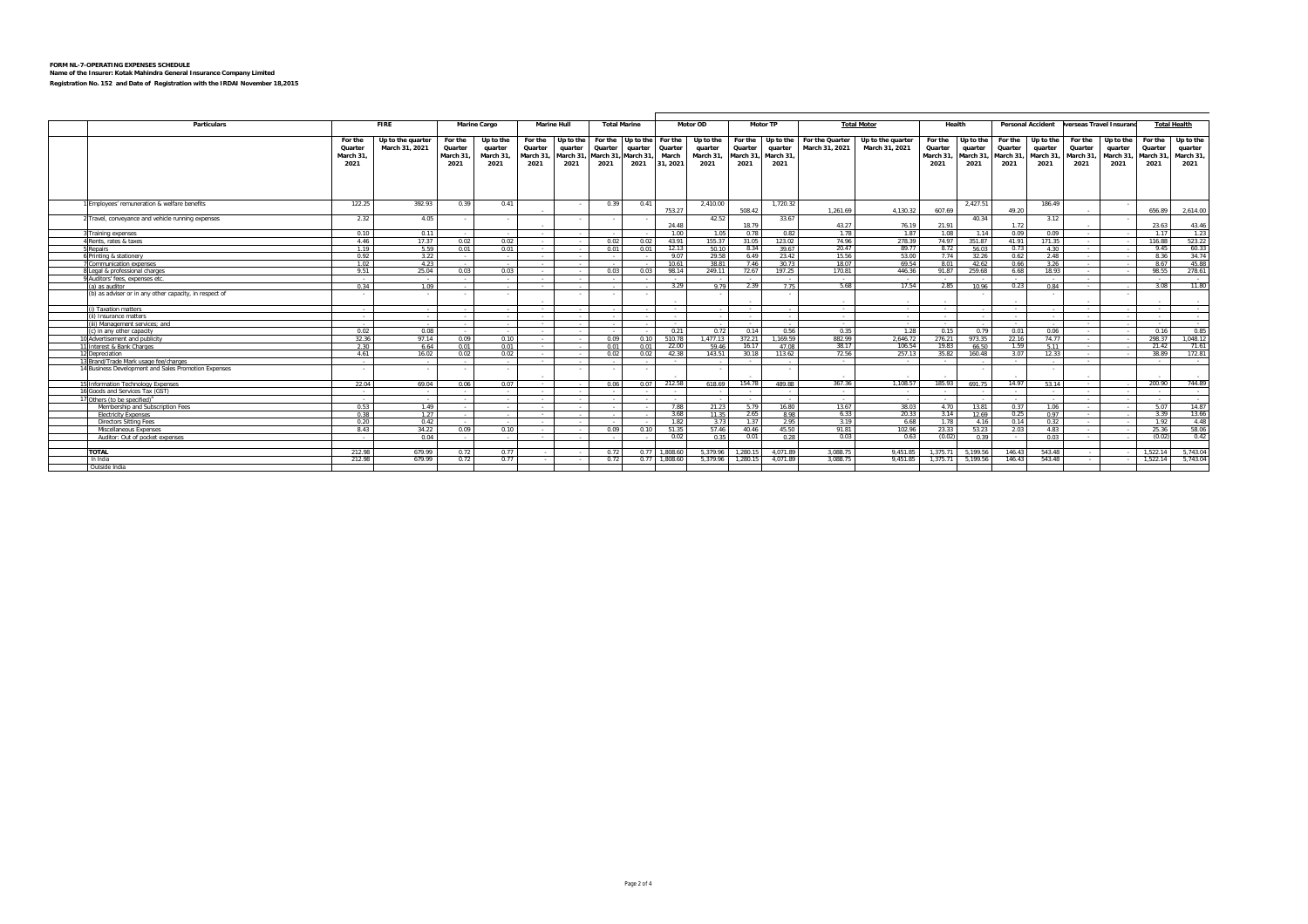

#### **(Amount in Rs. Lakhs)**

|       | <b>Miscellaneous</b>                                   |                                        |                                                           |                                         |                                          |                                        |                                           |                                        |                                          |                                         |                                           |                                         |                                          |                                         |                                       |                                                                                        |                            |                 |                      |
|-------|--------------------------------------------------------|----------------------------------------|-----------------------------------------------------------|-----------------------------------------|------------------------------------------|----------------------------------------|-------------------------------------------|----------------------------------------|------------------------------------------|-----------------------------------------|-------------------------------------------|-----------------------------------------|------------------------------------------|-----------------------------------------|---------------------------------------|----------------------------------------------------------------------------------------|----------------------------|-----------------|----------------------|
| Sr No | <b>Particulars</b>                                     |                                        | Workmen's<br>Compensation/<br><b>Employer's Liability</b> |                                         | Public/ Product Liability                |                                        | Engineering                               |                                        | Aviation                                 |                                         | <b>Crop Insurance</b>                     |                                         | Other segments <sup>(b)</sup>            |                                         | <b>Other Miscellaneous</b><br>segment |                                                                                        | <b>Total Miscellaneous</b> |                 | <b>Grand Total</b>   |
|       |                                                        | For the<br>Quarter<br>March 31<br>2022 | Up to the<br>quarter<br>March 31<br>2022                  | For the<br>Quarter<br>March 31.<br>2022 | Up to the<br>quarter<br>March 31<br>2022 | For the<br>Quarter<br>March 31<br>2022 | Up to the<br>quarter<br>March 31.<br>2022 | For the<br>Quarter<br>March 31<br>2022 | Up to the<br>quarter<br>March 31<br>2022 | For the<br>Quarter<br>March 31.<br>2022 | Up to the<br>quarter<br>March 31.<br>2022 | For the<br>Quarter<br>March 31.<br>2022 | Up to the<br>quarter<br>March 31<br>2022 | For the<br>Quarter<br>March 31.<br>2022 | quarter<br>March 31.<br>2022          | Up to the For the Quarter<br>March 31, 2022 quarter March March 31, 2022 quarter March | Up to the<br>31.2022       | For the Quarter | Up to the<br>31.2022 |
|       | 1 Employees' remuneration & welfare benefits           | 6.24                                   | 19.70                                                     |                                         |                                          | 9.22                                   | 21.52                                     |                                        |                                          |                                         |                                           |                                         | $\sim$                                   | 116.77                                  | 225.15                                | 3.088.89                                                                               | 9.500.81                   | 3.221.76        | 10.079.92            |
|       | 2 Travel, conveyance and vehicle running expenses      | 0.12                                   | 0.29                                                      |                                         |                                          | 0.12                                   | 0.27                                      |                                        |                                          | $\sim$                                  |                                           |                                         | $\sim$                                   | 1.91                                    | 3.26                                  | 120.01                                                                                 | 294.77                     | 122.83          | 303.15               |
|       | 3 Training expenses                                    | 0.02                                   | 0.03                                                      | $\sim$                                  |                                          | 0.02                                   | 0.03                                      | a.                                     |                                          | $\sim$                                  |                                           | $\sim$                                  | .                                        | 0.22                                    | 0.32                                  | 7.02                                                                                   | 18.92                      | 7.43            | 19.73                |
|       | 4 Rents, rates & taxes                                 | 0.15                                   | 0.53                                                      | $\sim$                                  |                                          | 0.15                                   | 0.51                                      | $\sim$                                 |                                          | $\sim$                                  | $\sim$                                    | $\sim$                                  | - 20                                     | 3.11                                    | 6.20                                  | 287.27                                                                                 | 952.78                     | 290.55          | 968.70               |
|       | 5 Repairs                                              | 0.05                                   | 0.16                                                      | $\sim$                                  |                                          | 0.04                                   | 0.15                                      | <b>Section</b>                         | $\sim$                                   | $\sim$                                  | $\sim$                                    | . .                                     | $\sim$                                   | 0.88                                    | 1.80                                  | 37.54                                                                                  | 15083                      | 38.35           | 155.44               |
|       | 6 Printing & stationery                                | 0.06                                   | 0.13                                                      | $\sim$                                  |                                          | 0.05                                   | 0.12                                      | $\sim$                                 | $\sim$                                   | $\sim$                                  | $\sim$                                    | $\sim$                                  | $\sim$                                   | 0.83                                    | 1.43                                  | 48.53                                                                                  | 122.97                     | 49.76           | 126.65               |
|       | <b>Communication expenses</b>                          | 0.05                                   | 0.14                                                      | $\sim$                                  |                                          | 0.05                                   | 0.13                                      | $\sim$                                 | $\sim$                                   | $\sim$                                  | $\sim$                                    | $\sim$                                  | $\sim$                                   | 0.88                                    | 1.59                                  | 46.45                                                                                  | 137.75                     | 47.58           | 141.82               |
|       | 8 Legal & professional charges                         | 0.20                                   | 0.54                                                      | $\sim$                                  |                                          | 0.20                                   | 0.51                                      | $\sim$                                 | $\sim$                                   | $\sim$                                  | $\sim$                                    | $\sim$                                  | 14                                       | 3.48                                    | 6.22                                  | 204.91                                                                                 | 597.01                     | 209.59          | 612.99               |
|       | 9 Auditors' fees, expenses etc.                        | $\sim$                                 | $\sim$                                                    | $\sim$                                  |                                          | $\sim$                                 |                                           | $\sim$                                 | $\sim$                                   | $\sim$                                  | $\sim$                                    | $\sim$                                  | $\sim$                                   | $\sim$                                  | $\sim$                                | $\sim$                                                                                 | $\sim$                     | $\sim$          | $\sim$               |
|       | (a) as auditor                                         | 0.02                                   | 0.04                                                      | $\sim$                                  |                                          | 0.01                                   | 0.03                                      | <b>Section</b>                         | $\sim$                                   | $\sim$                                  | $\sim$                                    | $\sim$                                  | - 20                                     | 0.21                                    | 0.40                                  | 10.02                                                                                  | 33.96                      | 10.26           | 35.00                |
|       | (b) as adviser or in any other capacity, in respect of | $\sim$                                 | $\sim$                                                    |                                         |                                          | $\sim$                                 |                                           |                                        |                                          | $\sim$                                  |                                           |                                         | $\sim$                                   | $\sim$                                  | $\sim$                                |                                                                                        | $\sim$                     | $\sim$          | $\sim$               |
|       | (i) Taxation matters                                   | $\sim$                                 | $\sim$                                                    | $\sim$                                  |                                          | $\sim$                                 |                                           | $\sim$                                 |                                          | $\sim$                                  |                                           | $\sim$                                  |                                          | $\sim$                                  |                                       |                                                                                        | $\sim$                     | $\sim$          | $\sim$               |
|       | (ii) Insurance matters                                 | $\sim$                                 | $\sim$                                                    | $\sim$                                  | - 2                                      | $\sim$                                 | $\sim$                                    | <b>Section</b>                         | $\sim$                                   | $\sim$                                  | $\sim$                                    | $\sim$                                  | $\sim 10^{-1}$                           | $\sim$                                  | $\sim$                                | a.                                                                                     | $\sim$                     | $\sim$          | $\sim$               |
|       | (iii) Management services: and                         | .                                      | $\sim$                                                    | $\sim$                                  |                                          | $\sim$                                 | $\sim$                                    | $\sim$                                 | $\sim$                                   | $\sim$                                  | $\sim$                                    | $\sim$                                  | - 20                                     | $\sim$                                  | $\sim$                                | a.                                                                                     | $\sim$                     | $\sim$          | $\sim$               |
|       | (c) in any other capacity                              | 0.01                                   | 0.01                                                      | $\sim$                                  | $\sim$                                   | $\sim$ $\sim$                          | $\sim$                                    | $\sim$                                 | $\sim$                                   | $\sim$                                  | $\sim 10^{-1}$                            | $\sim$                                  | $\sim$                                   | 0.03                                    | 0.06                                  | 0.86                                                                                   | 5.07                       | 0.87            | 5.23                 |
|       | 10 Advertisement and publicity                         | 4.12                                   | 6.79                                                      | $\sim$                                  |                                          | 3.90                                   | 6.36                                      | $\sim$                                 | $\sim$                                   | $\sim$                                  | $\sim$                                    | $\sim$                                  | 14                                       | 56.12                                   | 77.62                                 | 2.619.52                                                                               | 6.554.39                   | 2.730.43        | 6.753.82             |
|       | 11 Interest & Bank Charges                             | 0.09                                   | 0.22                                                      | $\sim$                                  |                                          | 0.09                                   | 0.21                                      | $\sim$                                 | $\sim$                                   | $\sim$                                  | $\sim$                                    | $\sim$                                  | $\sim$                                   | 1.51                                    | 2.55                                  | 86.33                                                                                  | 214.12                     | 88.60           | 220.68               |
|       | 12 Depreciation                                        | 0.16                                   | 0.54                                                      | $\sim$                                  |                                          | 0.15                                   | 0.50                                      | <b>Section</b>                         | - 2                                      | $\sim$                                  | $\sim$                                    | $\sim$                                  | $\sim$                                   | 3.09                                    | 6 15                                  | 140.91                                                                                 | 516.73                     | 144.13          | 532.54               |
|       | 13 Brand/Trade Mark usage fee/charges                  | $\sim$                                 | $\sim$                                                    | $\sim$                                  |                                          | $\sim$                                 |                                           | $\sim$                                 |                                          | $\sim$                                  | $\sim$                                    | $\sim$                                  |                                          | $\sim$                                  | $\sim$                                | $\sim$                                                                                 | $\sim$                     | $\sim$          | $\sim$ $\sim$        |
|       | 14 Business Development and Sales Promotion Expenses   |                                        | $\sim$                                                    |                                         | ٠                                        | ×                                      | $\sim$                                    |                                        |                                          | $\sim$                                  | ٠                                         |                                         | ٠.                                       | $\sim$                                  | $\sim$                                |                                                                                        |                            | $\sim$          | $\sim$               |
|       | 15 Information Technology Expenses                     | 1.06                                   | 3.39                                                      | $\sim$                                  |                                          | 1.03                                   | 3.18                                      | $\sim$                                 | $\sim$                                   | $\sim$                                  | $\sim$                                    |                                         | $\sim$                                   | 19.99                                   | 38.78                                 | 953.57                                                                                 | 3.261.62                   | 975.87          | 3.361.27             |
|       | 16 Goods and Services Tax (GST)                        | - 20                                   | $\sim$                                                    | $\sim$                                  |                                          | $\sim$                                 | $\sim$                                    | $\sim$                                 | - 2                                      | $\sim$                                  | - 11                                      | $\sim$                                  | $\sim$                                   | $\sim$                                  | $\sim$                                | n.                                                                                     | $\sim$                     | $\sim$          | $\sim$ $\sim$        |
|       | 17 Others (to be specified) <sup>a</sup>               | $\sim$                                 | $\sim$                                                    | $\sim$                                  | $\sim$                                   | $\sim$                                 | $\sim$                                    | $\sim$                                 | $\sim$                                   | $\sim$                                  | $\sim$                                    | $\sim$                                  | $\sim$                                   | $\sim$                                  | $\sim$                                | $\sim$                                                                                 | $\sim$                     | $\sim$          | $\sim$               |
|       | Membership and Subscription Fees                       | 0.01                                   | 0.02                                                      | $\sim$                                  |                                          | $\sim$                                 | 0.01                                      | $\sim$                                 | $\sim$                                   | $\sim$                                  | $\sim$                                    | $\sim$                                  | $\sim$                                   | 0.09                                    | 0.18                                  | 19.20                                                                                  | 52.73                      | 19.28           | 53.18                |
|       | <b>Electricity Expenses</b>                            | 0.01                                   | 0.04                                                      | $\sim$                                  |                                          | 0.01                                   | 0.04                                      | <b>ALC</b>                             | $\sim$                                   | $\sim$                                  | $\sim$                                    | $\sim$                                  | $\sim 10^{-1}$                           | 0.24                                    | 0.51                                  | 9.32                                                                                   | 42.73                      | 9.51            | 44.04                |
|       | <b>Directors Sitting Fees</b>                          | - 20                                   | 0.01                                                      | $\sim$                                  |                                          | $\sim$                                 | 0.01                                      | $\sim$                                 | $\sim$                                   | $\sim$                                  | $\sim$                                    | $\sim$                                  | ÷.                                       | 0.06                                    | 0.12                                  | 3.12                                                                                   | 10.48                      | 3.19            | 10.80                |
|       | Miscellaneous Expenses                                 | 0.22                                   | 0.22                                                      | $\sim$                                  |                                          | 2.02                                   | 6.71                                      | $\sim$                                 | $\sim$                                   | $\sim$                                  | $\sim$                                    | $\sim$                                  | $\sim 10^{-1}$                           | 10.31                                   | 14 41                                 | 221.73                                                                                 | 253.33                     | 255.29          | 342.80               |
|       | Auditor: Out of pocket expenses                        | $\sim$                                 | $\sim$                                                    | $\sim$                                  | $\sim$                                   | $\sim$                                 | $\sim$                                    | $\sim$                                 | $\sim$                                   | $\sim$                                  | $\sim$                                    | $\sim$                                  | $\sim$                                   | $\sim$                                  | $\sim$                                | 0.15                                                                                   | 0.40                       | 0.15            | 0.41                 |
|       |                                                        |                                        |                                                           |                                         |                                          |                                        |                                           |                                        |                                          |                                         |                                           |                                         |                                          |                                         |                                       |                                                                                        |                            |                 |                      |
|       | <b>TOTAL</b>                                           | 12.59                                  | 32.80                                                     | $\sim$                                  |                                          | 17.06                                  | 40.29                                     | $\sim$                                 | $\sim$                                   | $\sim$                                  | $\sim$                                    | ×.                                      | $\sim$                                   | 219.73                                  | 386.75                                | 7.905.35                                                                               | 22.721.40                  | 8.225.43        | 23,768.17            |
|       | In India                                               | 12.59                                  | 32.80                                                     | $\sim$                                  |                                          | 17.06                                  | 40.29                                     | $\sim$                                 | $\sim$                                   | $\sim$                                  | $\sim$                                    | $\sim$                                  | 14                                       | 219.73                                  | 386.75                                | 7,905.35                                                                               | 22,721.40                  | 8,225.43        | 23,768.17            |
|       | Outside India                                          |                                        |                                                           |                                         |                                          |                                        |                                           |                                        |                                          |                                         |                                           |                                         |                                          |                                         |                                       |                                                                                        |                            |                 |                      |